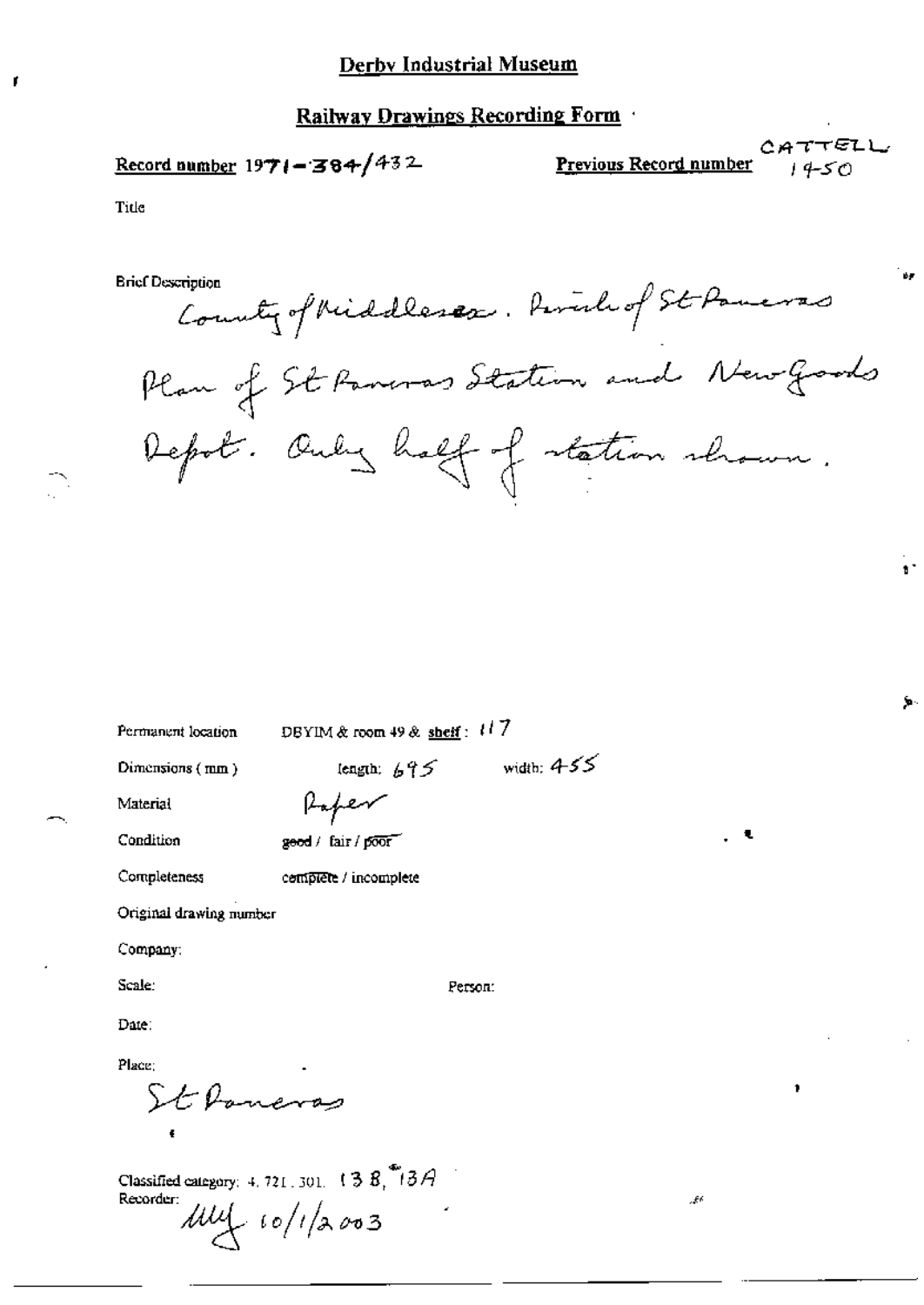Railway Drawings Recording Form

 $CATTELL$ Record number 1971-384/460.1-13 Previous Record number MIDLAND RAILWAY Title ST PANCRAS STATION  $P<sub>k</sub>AN$ Brief Description<br>MultiLepiecs Plan of St. Pancres station of adjournit goods befoot. Roads & part GN Hotel Permanent location DBYIM & room 49 & shelf 117 length,  $825$  width:  $575$ Dimensions (mm) Material foto your fair / poor furtile Condition Completeness complete / incomplete edgas Original drawing number Company:  $MA$ Scale:  $\int_0^{H} = \int_C \mathcal{L} H A^{T} M$ Person Eugenesis Office Date: 30 May 1892 Place: Y St Paneras  $\mathbb{R}^3$ Classified category:  $4, 721, 501, 139$ ,  $136$ Recorder:  $\mathcal{U}\mathcal{U}$  3  $\sqrt{(1/2003)}$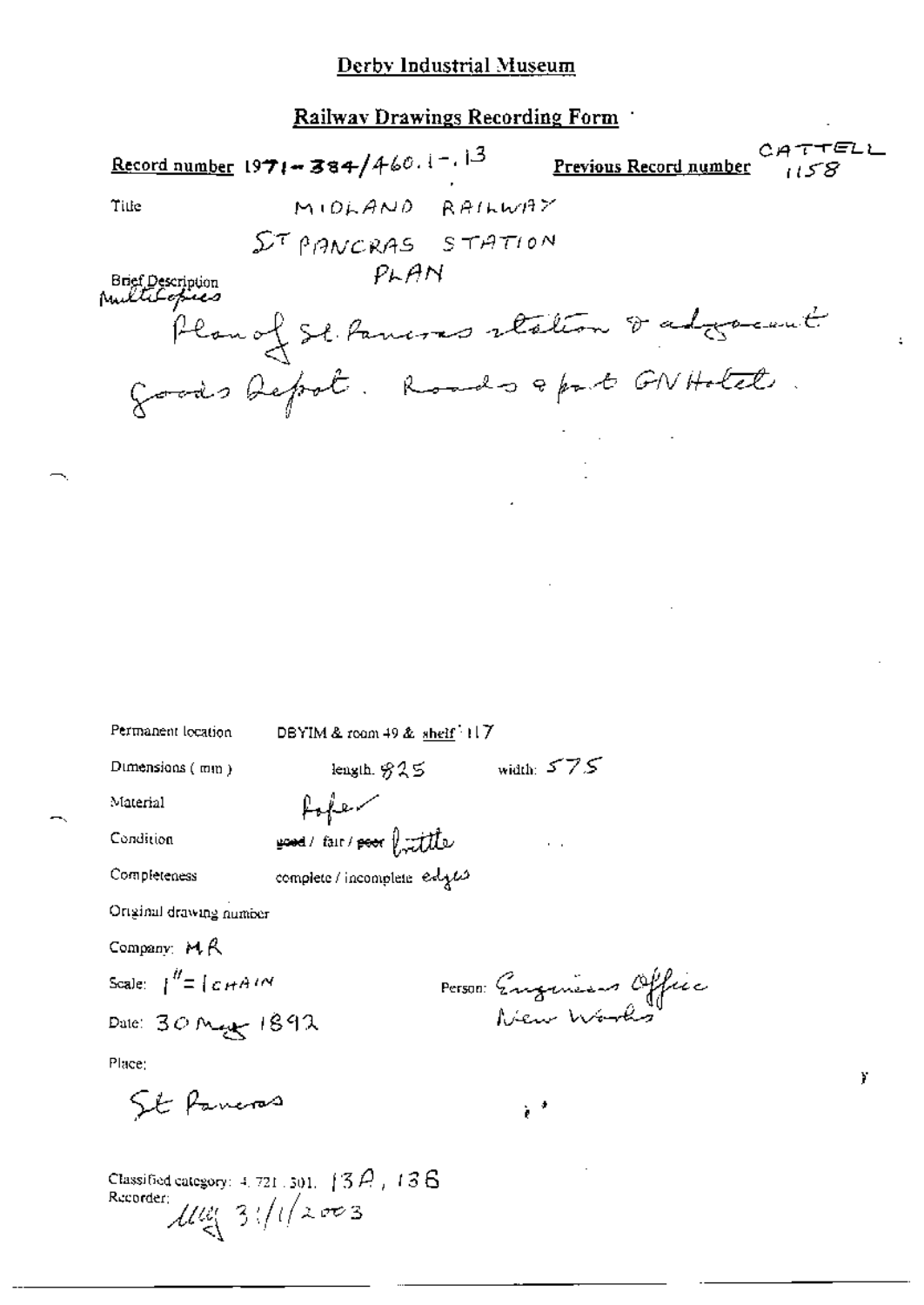## Railway Drawings Recording Form

Record number 1971-384/460.14

CATTELL Previous Record number  $1158$ 

Title

St Paneras

**Brief Description** 

Rafer Sheet.

Details of Reed, Antes Kender, Quantity & Price.

 $55990$  yer<sup>2</sup> & 490,000

Landprevence at £8-15s. / my gd.

| Permanent location      | DBYIM & room $49$ & shelf $\cdot$ // 7 |
|-------------------------|----------------------------------------|
| Dimensions (mm)         | width: $3c$ $\circ$<br>length: えんつ     |
| Material                | paper                                  |
| Condition               | good / fair / poor<br>$\ddotsc$        |
| Completeness            | complete / incomplete --               |
| Original drawing number |                                        |
| Company, MR             |                                        |
| Scale:                  | Person:                                |
| Date:                   |                                        |
| Place:                  |                                        |
| St Innerso              |                                        |

Classified category: 4, 721, 301,  $(3A, 13B)$ Recorder:  $\mu$ <br> $\mu$   $\rightarrow$   $\frac{1}{4}$   $\frac{1}{4}$   $\frac{1}{4}$   $\frac{1}{4}$   $\frac{1}{4}$   $\frac{1}{4}$   $\frac{1}{4}$   $\frac{1}{4}$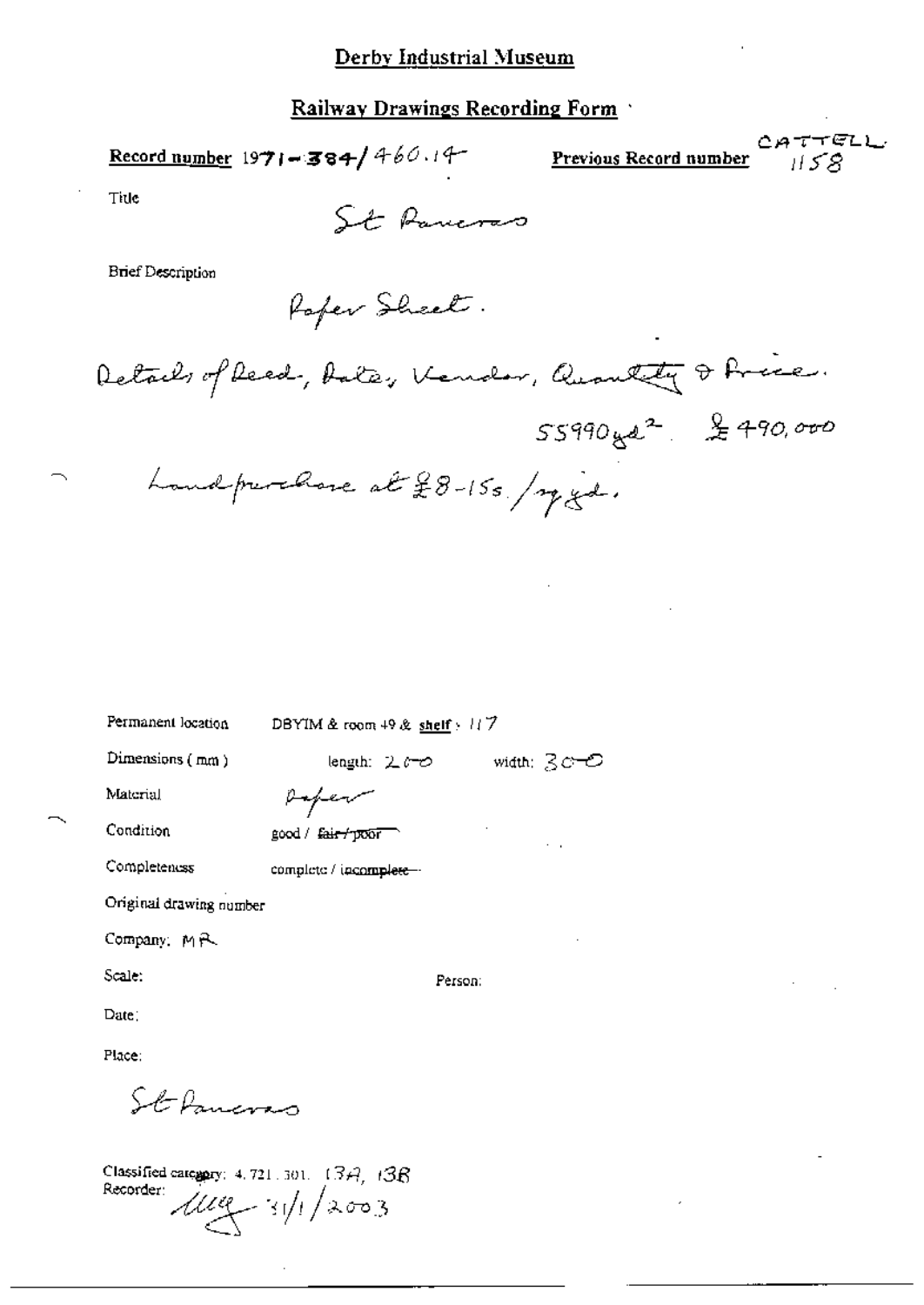# Railway Drawings Recording Form

CATTELL CATTELL CATTELL CATTELL CATTELL

Tide

 $-$ 

COUNTY OF MIDDLESEX PARISH OF STPANCRAS

**Brief Description** 

| Permanent location                                 | DBYIM & room +9 & shelf $(120$                                                            |
|----------------------------------------------------|-------------------------------------------------------------------------------------------|
| Dimensions (mm)                                    | length: $80.5$ width: $54.5$                                                              |
| Material                                           | , Poper on folice                                                                         |
| Condition                                          | good / Lair <del>/ 2001 -</del>                                                           |
| Completeness                                       | complete / incomplete ~                                                                   |
| Original drawing number $S_H \boxplus \boxdot T$ ! |                                                                                           |
| Company:                                           |                                                                                           |
| Scale: $\binom{n}{k} = \binom{n}{k}$               | Person:                                                                                   |
| Date: June $1874-$                                 |                                                                                           |
| Place:                                             |                                                                                           |
| CARmen                                             |                                                                                           |
|                                                    | Classified category: 4.721.301. 1004, 13B, $(50, 14C)$<br>Recorder:<br>$\mu$ iel 5/9/2003 |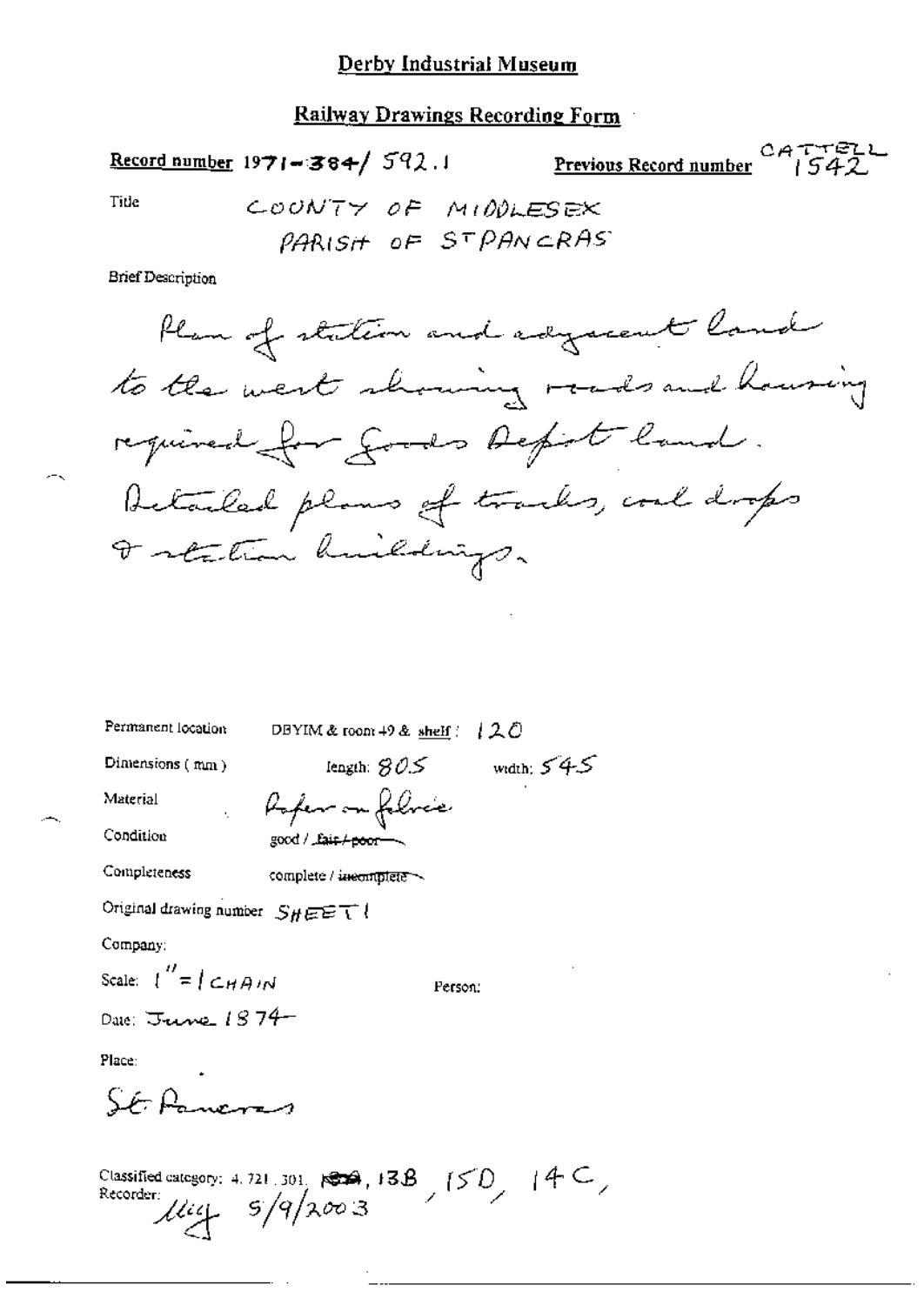**Railway Drawings Recording Form** 

CATTELL Record number  $1971 - 384 / 592$ , 2 Previous Record number COUNTY OF MIDDLESEX Title PARISH OF ST PANCRAS **Brief Description** Plan of tracks, roads, buildings & unterways. Route passes coaldrops, over 200 the seat of the Saint Powers Buriel Ground and Regents Canal , cound dock Oleso strawn part of Base & Co's Ale Stres

and Rogerl Veterinary College, site of St Powers Worklinuce.

Permanent location DBYIM & room 49 & shelf: (2, C)

> length,  $\mathcal{G}$   $\mathbb{C}^{\mathbb{C}}$ width:  $550$

Material

Condition

foter on follower good / fair / poor

Completeness

Dimensions (mm)

complete / incomplete

Original drawing number  $S H \equiv T \land P L$   $\lor P$  (0)3

Company;

Scale:  $\int_0^{\pi} = \int \mathcal{L} \, d\mathcal{H}$ Person: Date:  $\sum_{u \in \mathcal{U}} f(u)$ 

Place:

St. Fancos

Classified category: 4, 721, 301, 13*3*, 13*8*, 14<sup>8</sup>, 15<sup>8</sup>, 15<sup>2</sup>, 15<sup>2</sup>